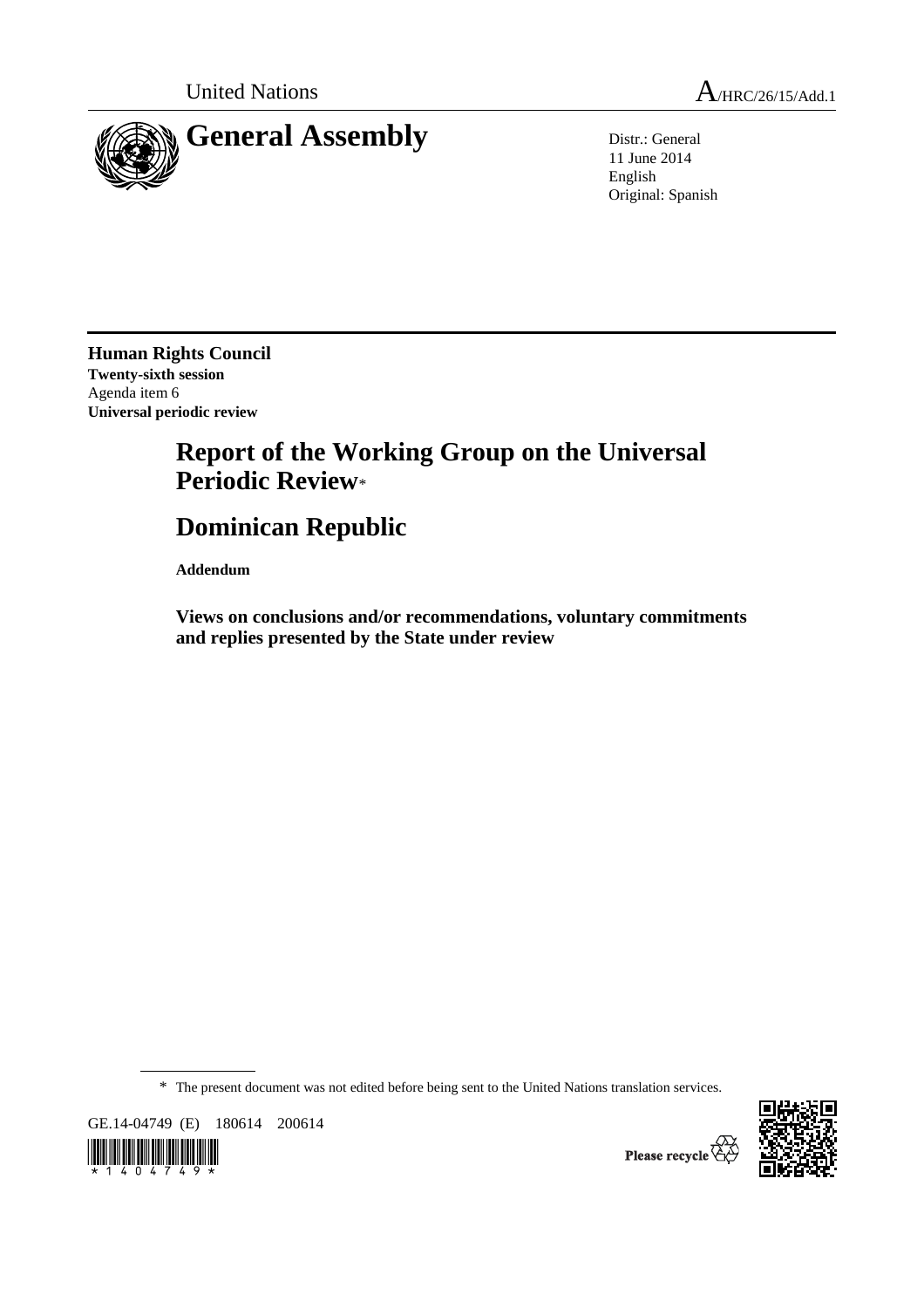1. The Dominican Republic participated in the second cycle of the universal periodic review, reiterating its support for the mechanism. The mechanism's cooperative, dialoguebased approach satisfies the objective of equal participation by all States in driving the effective promotion and protection of human rights for all.

2. Under these premises, the Dominican Republic took note of the comments and recommendations and indicated that they would be examined in conjunction with the ministries and institutions concerned by the 134 recommendations.

3. We accept nearly all the recommendations and share the aims they pursue. Most of them (84) have already been implemented or are in the process of implementation. There is a small set of recommendations (29) whose implementation, for the time being, cannot be guaranteed and which have been taken under advisement. Only 21 recommendations, which are incompatible with constitutional principles and the domestic legal framework, do not have our support.

4. We reiterate our commitment to continue cooperating with the human rights mechanisms of the United Nations system, including, in particular, the Human Rights Council, and maintaining a frank dialogue on these issues on the basis of respect for all States and peoples.

### **The position of the Government of the Dominican Republic with regard to the recommendations made during the universal periodic review is as follows**

#### **Recommendations that have the support of the Government of the Dominican Republic**

98.22, 98.23, 98.24, 98.25, 98.26, 98.27, 98.28, 98.29, 98.30, 98.34, 98.35, 98.36, 98.37, 98.38, 98.39, 98.40, 98.41, 98.42, 98.43, 98.44, 98.46, 98.47, 98.48, 98.49, 98.50, 98.51, 98.52, 98.53, 98.54, 98.55, 98.56, 98.57, 98.58, 98.59, 98.60, 98.61, 98.62, 98.63, 98.64, 98.65, 98.66, 98.67, 98.69, 98.70, 98.71, 98.72, 98.73, 98.74, 98.75, 98.76, 98.77, 98.78, 98.79, 99.80, 99.81, 99.82, 99.83, 99.84, 99.85, 98.86, 99.87, 99.88, 99.90, 99.91, 99.92, 99.93, 99.95, 99.96, 99.97, 99.99, 99.100, 99.101, 99.102, 99.103, 99.104, 99.105, 99.106, 99.107, 99.108, 99.109, 99.121, 99.122, 99.123, 99.134.

5. Many of the large number of recommendations accepted by the Dominican State have either already been implemented or are in the process of implementation or form part of the country's future priorities.

#### **Recommendations that the Government of the Dominican Republic has taken under advisement**

98.1, 98.2, 98.3, 98.4, 98.5, 98.6, 98.7, 98.8, 98.9, 98.10, 98.11, 98.12, 98.13, 98.14, 98.15, 98.16, 98.17, 98.18, 98.19, 98.20, 98.21, 98.31, 98.32, 98.33, 99.114, 99.115, 99.119, 99.126, 99.127.

6. The Dominican Republic has taken these recommendations under advisement. In many cases it is taking steps to achieve compliance with the recommendations but, because of the manner in which the issues are addressed, it is not possible, at present, to guarantee immediate compliance.

7. The Dominican Republic takes a very rigorous approach to the ratification of international treaties. Many institutions are involved, as well as considerable consultation time and an assessment of the treaty's constitutionality, in order to ensure that the international obligations assumed are compatible with national legislation.